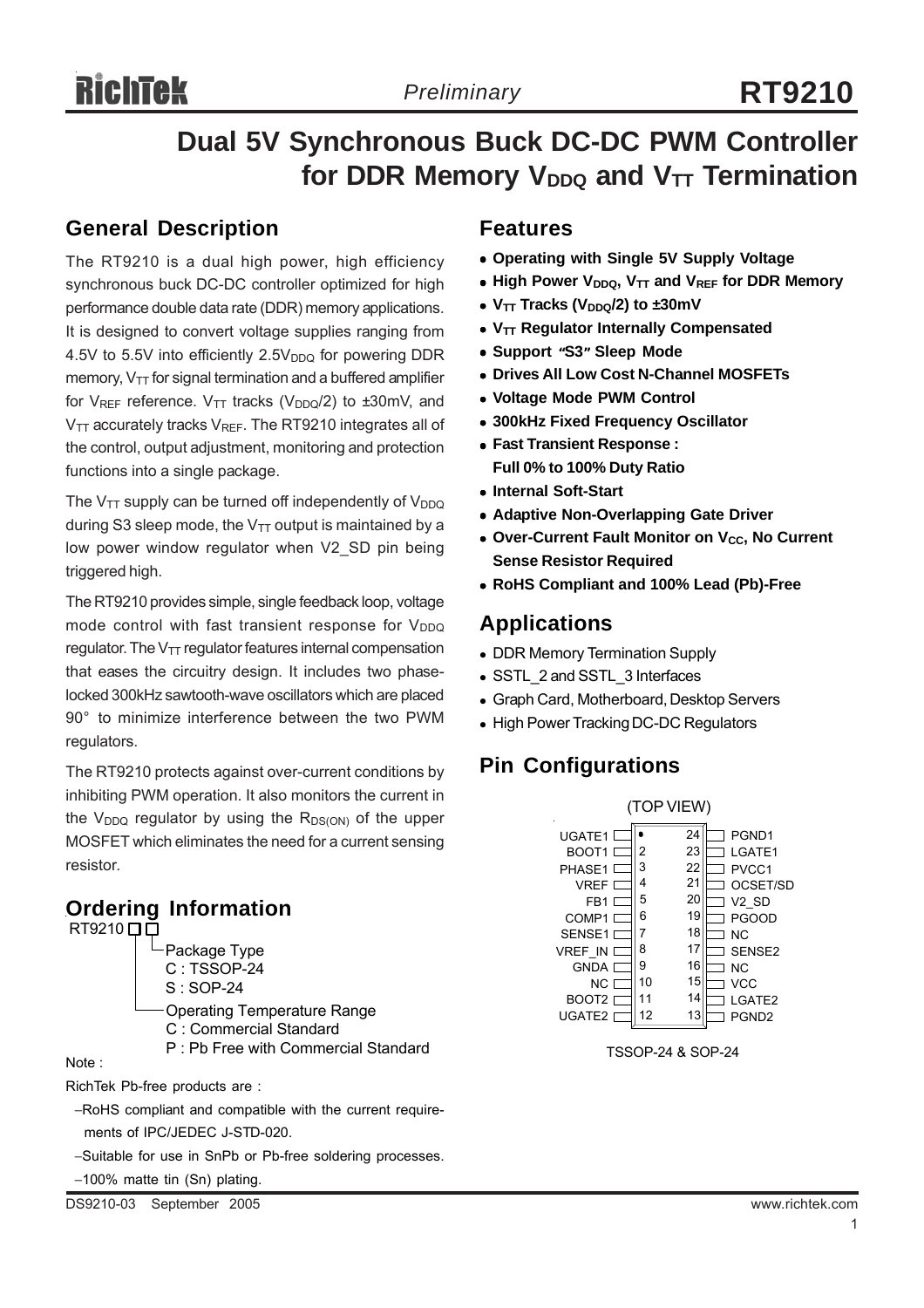# **Typical AppIication Circuit**

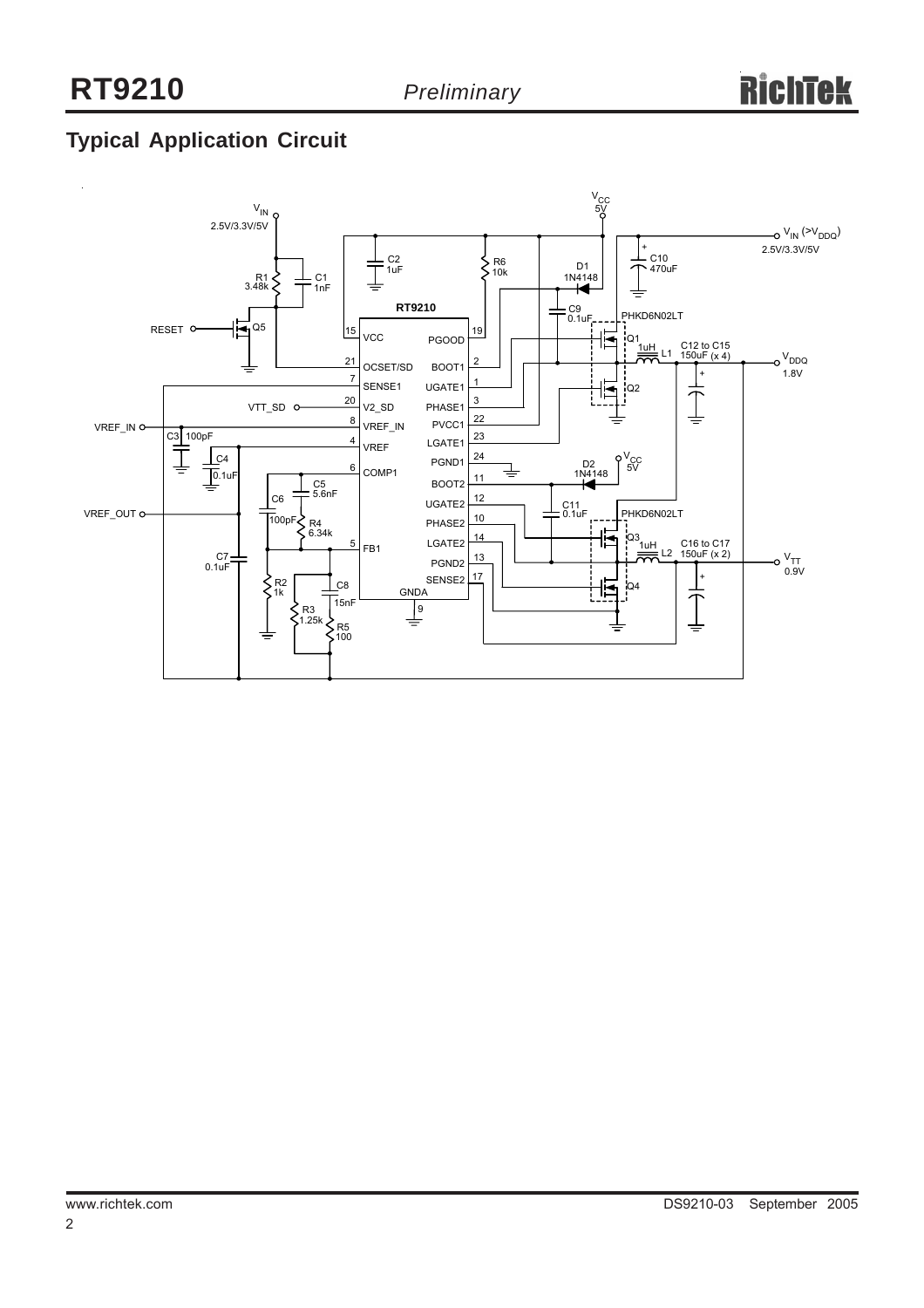# **Functional Pin Description**

#### **UGATE1 (Pin 1)**

V<sub>DDQ</sub> upper gate driver output. Connect to gate of the highside power N-Channel MOSFET. This pin is monitored by the adaptive shoot-through protection circuitry to determine when the upper MOSFET has turned off.

#### **BOOT1 (Pin 2)**

Bootstrap supply pin for the upper gate driver. Connect the bootstrap capacitor between BOOT1 pin and the PHASE1 pin. The bootstrap capacitor provides the charge to turn on the upper MOSFET.

#### **PHASE1 (Pin 3)**

Connect this pin to the source of the upper MOSFET and the drain of the lower MOSFET. PHASE1 is used to monitor the voltage drop across the upper MOSFET of the  $V_{DDQ}$  regulator for over-current protection.

#### **VREF (Pin 4)**

Buffered internal reference voltage of V<sub>DDQ</sub> / 2. This output should be used to provide the reference voltage for the Northbridge chipset and DDR memory.

#### **FB1 (Pin 5)**

V<sub>DDQ</sub> feedback voltage. This pin is the inverting input of the error amplifier. FB1 senses the  $V_{DDQ}$  through an external resistor divider network.

#### **COMP1 (Pin 6)**

V<sub>DDQ</sub> external compensation. This pin internally connects to the output of the error amplifier and input of the PWM comparator. Use a RC + C network at this pin to compensate the feedback loop to provide optimum transient response.

#### **SENSE1 (Pin 7)**

This pin is connected directly to the regulated output of  $V_{DDQ}$  supply. This pin is also used as an input to create the voltage at  $V_{REF}$ .

#### **VREF\_IN (Pin 8)**

This pin is used as an option to overdrive the internal resistor divider network that sets the voltage for both  $V_{REF}$ and the reference voltage for the  $V_{TT}$  supply. A 100pF capacitor between VREF\_IN and ground is recommended for proper operation.

#### **GNDA (Pin 9)**

Signal ground for the IC. All voltage levels are measured with respect to this pin. Ties the pin directly to ground plane with the lowest impedance.

#### **BOOT2 (Pin 11)**

Bootstrap supply pin for the upper gate driver. Connect the bootstrap capacitor between BOOT2 pin and the PHASE2 pin. The bootstrap capacitor provides the charge to turn on the upper MOSFET.

#### **UGATE2 (Pin 12)**

 $V_{TT}$  upper gate driver output. Connect to gate of the highside power N-Channel MOSFET. This pin is monitored by the adaptive shoot-through protection circuitry to determine when the upper MOSFET has turned off.

#### **PGND2 (Pin 13)**

Return pin for high currents flowing in low-side power N-Channel MOSFET. Ties the pin directly to the low-side MOSFET source and ground plane with the lowest impedance.

#### **LGATE2 (Pin 14)**

V<sub>TT</sub> lower gate driver output. Connect to gate of the lowside power N-Channel MOSFET. This pin is monitored by the adaptive shoot-through protection circuitry to determine when the lower MOSFET has turned off.

#### **VCC (Pin 15)**

Connect this pin to a well-decoupled 5V bias supply. It is also the positive supply for the lower gate driver, LGATE2.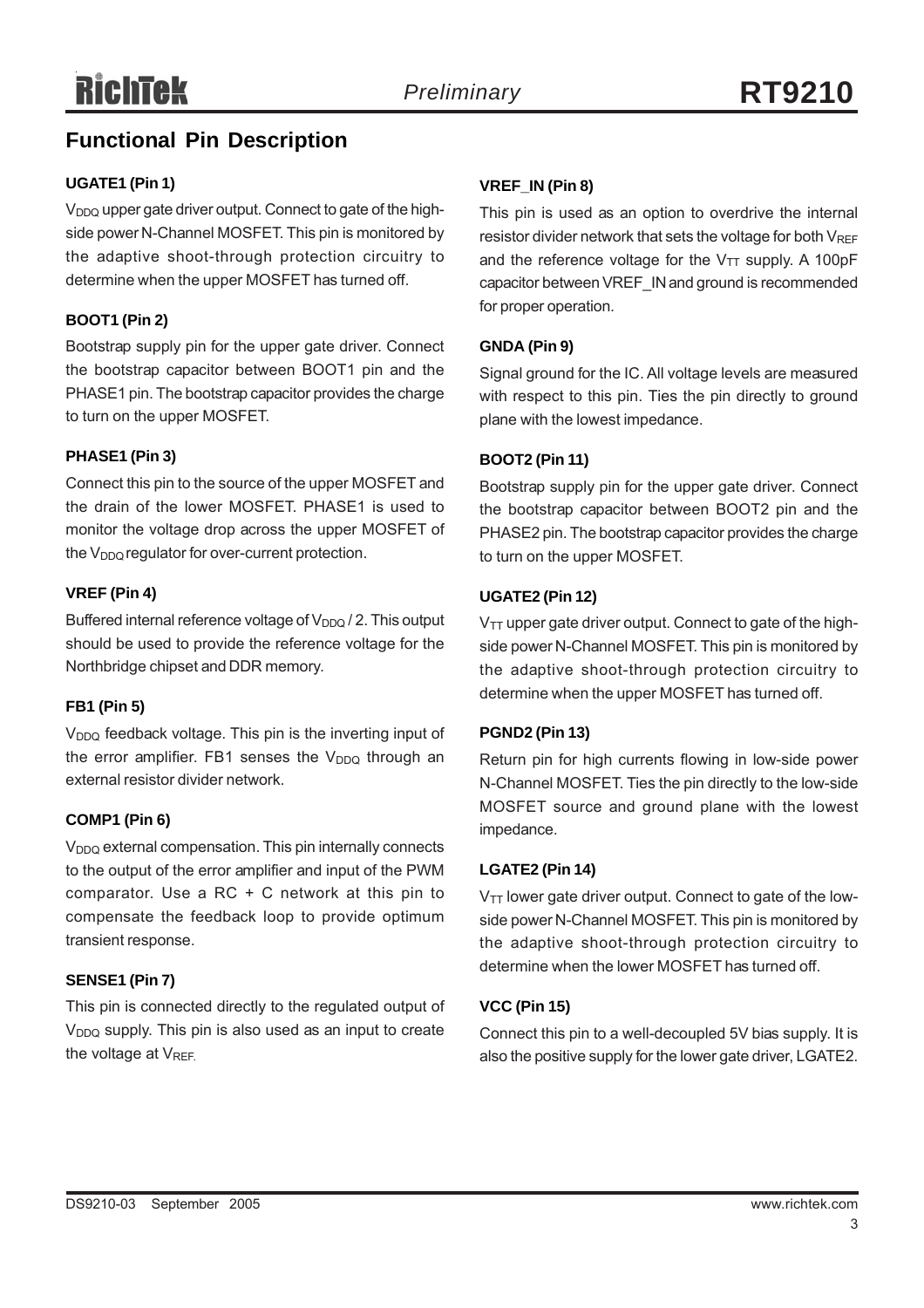#### **NC (Pin 10 , 16 , 18)**

No internal connection.

#### **SENSE2 (Pin 17)**

This pin is connected directly to the regulated output of  $V_{TT}$  supply. This pin is also used as the feedback pin of the  $V_{TT}$  regulator and as the regulation point for the window regulator that is enable in V2\_SD mode.

#### **PGOOD (Pin 19)**

PGOOD is an open-drain output used to indicate that both the  $V_{DDQ}$  and  $V_{TT}$  regulators are within normal operating voltage ranges.

#### **V2\_SD (Pin 20)**

A TTL compatible high level at this pin puts the  $V_{TT}$ controller into"sleep"mode. In sleep mode, both UGATE2 and LGATE2 are driven low, effectively floating the  $V_{TT}$ supply. While the  $V_{TT}$  supply "floats", it is held to about  $50\%$  of  $V<sub>DDO</sub>$  via a low current window regulator which drivers  $V_{TT}$  via the SENSE2 pin. The window regulator can overcome up to at least  $\pm 10$ mA of leakage on V<sub>TT</sub>. While V2 SD is high, PGOOD is low.

#### **OCSET/SD (Pin 21)**

Connect a resistor ( $R_{OCSET}$ ) from this pin to the drain of the upper MOSFET of the  $V_{DDQ}$  regulator sets the overcurrent trip point.  $R_{OCSET}$ , an internal  $40\mu A$  current source , and the upper MOSFET on-resistance, R<sub>DS(ON)</sub>, set the V<sub>DDQ</sub> converter over-current trip point ( $I_{OCSET}$ ) according to the following equation:

> of the upper MOSFET  $\text{locser} = \frac{40uA \times R}{40uA \times R}$ DS(ON)  $\text{OCSET} = \frac{40 \text{UA} \times \text{ROCSET}}{R_{\text{DS(ON)}} \text{ of the upper N}}$  $=\frac{40uA \times}{2}$

An over-current trip cycles the soft-start function. Pulling the pin to ground resets the device and all external MOSFETs are turned off allowing the two output voltage power rails to float.

#### **PVCC1 (Pin 22)**

Connect this pin to a well-decoupled 5V supply. It is also the positive supply for the lower gate driver, LGATE1.

#### **LGATE1 (Pin 23)**

 $V<sub>DDO</sub>$  lower gate drive output. Connect to gate of the lowside power N-Channel MOSFET. This pin is monitored by the adaptive shoot-through protection circuitry to determine when the lower MOSFET has turned off.

#### **PGND1 (Pin 24)**

Return pin for high currents flowing in low-side power N-Channel MOSFET. Ties the pin directly to the low-side MOSFET source and ground plane with the lowest impedance.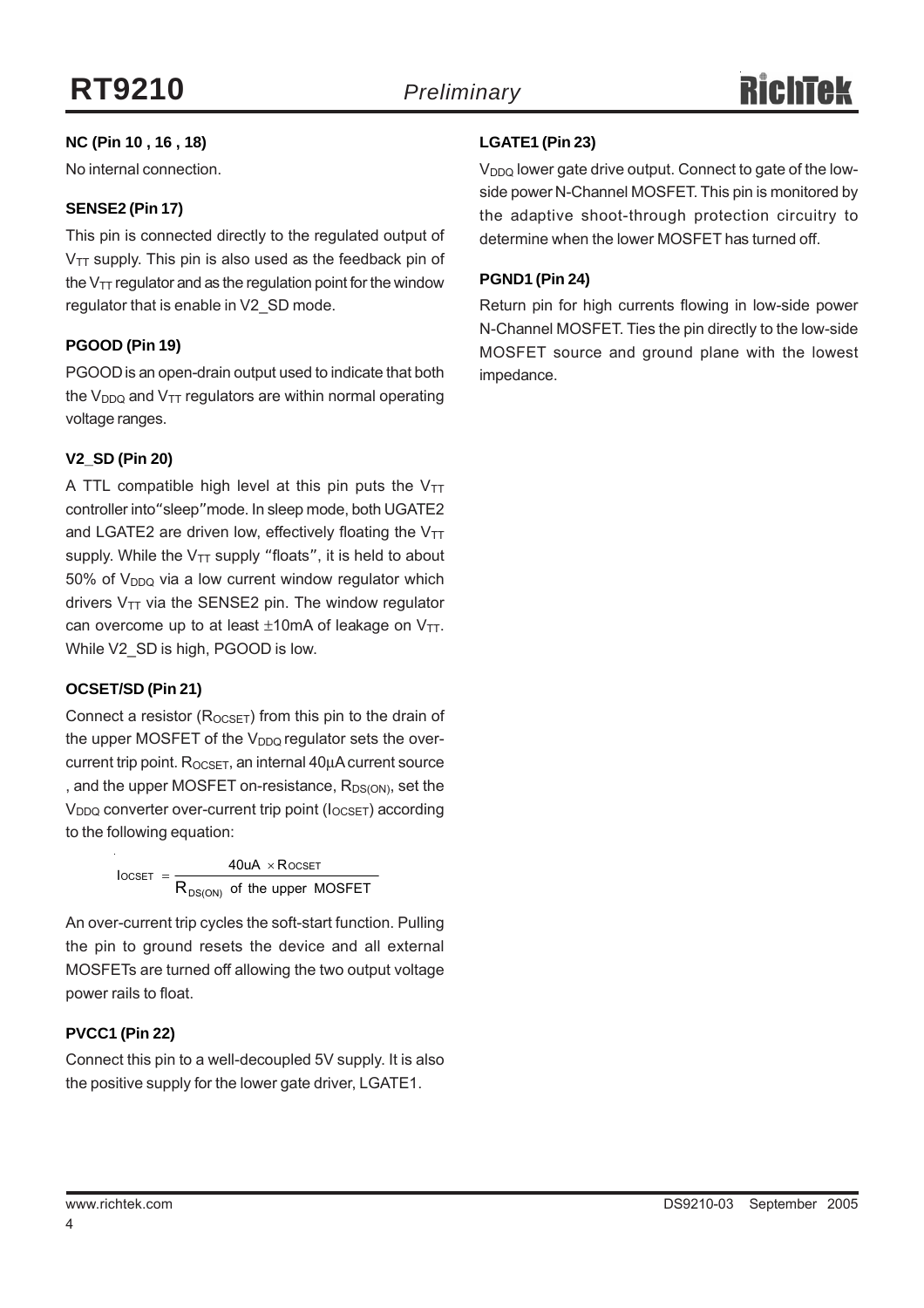# **Function Block Diagram**

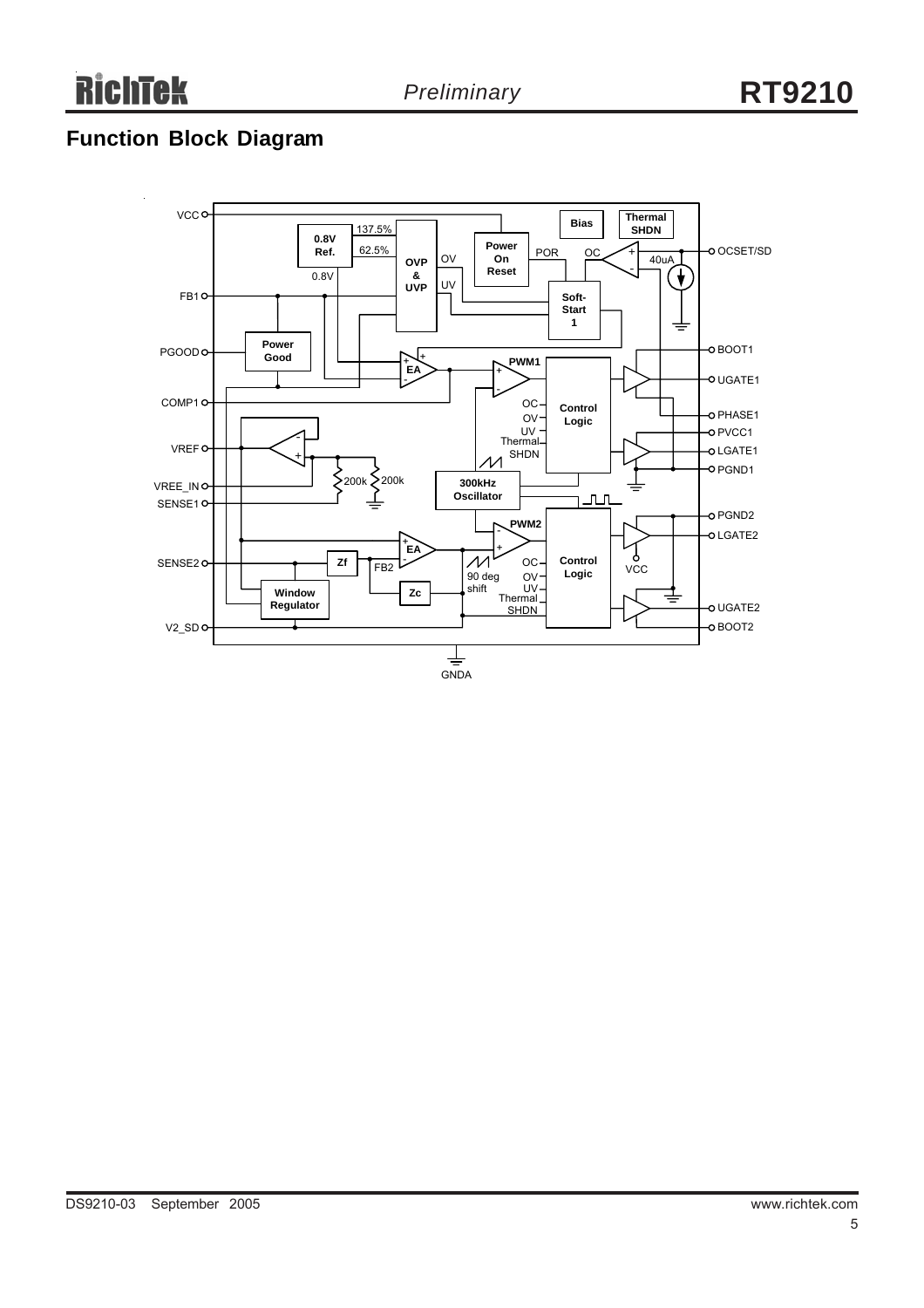

# **Absolute Maximum Ratings** (Note 1)

| • Package Thermal Resistance                        |  |
|-----------------------------------------------------|--|
|                                                     |  |
|                                                     |  |
|                                                     |  |
|                                                     |  |
|                                                     |  |
| • ESD Susceptibility (Note 2)                       |  |
|                                                     |  |
|                                                     |  |
| <b>Recommended Operating Conditions</b><br>(Note 3) |  |

<sup>z</sup> Supply Voltage, VCC -------------------------------------------------------------------------------------------------- 5V ± 5% <sup>z</sup> Ambient Temperature Range---------------------------------------------------------------------------------------- 0°C to 70°C <sup>z</sup> Junction Temperature Range---------------------------------------------------------------------------------------- 0°C to 125°C

### **Electrical Characteristics**

( $V_{CC}$  = 5V, T<sub>A</sub> = 25°C, unless otherwise specified)

| <b>Parameter</b>                              | <b>Symbol</b>          | <b>Test Conditions</b>                              | Min   | <b>Typ</b> | <b>Max</b>               | <b>Units</b>   |  |  |
|-----------------------------------------------|------------------------|-----------------------------------------------------|-------|------------|--------------------------|----------------|--|--|
| <b>V<sub>CC</sub> Supply Current</b>          |                        |                                                     |       |            |                          |                |  |  |
| <b>Nominal Supply Current</b>                 | Icc                    | OCSET/SD = $V_{CC}$ , UGATE1 & 2<br>LGATE1 & 2 Open | --    | 5          | --                       | mA             |  |  |
| Shutdown Supply                               | <b>I</b> CCSD          | OCSET/SD = 0V                                       | $-$   | 3          | --                       | mA             |  |  |
| <b>Power-On Reset</b>                         |                        |                                                     |       |            |                          |                |  |  |
| <b>POR Threshold</b>                          | <b>VCCRTH</b>          | $V_{OCSET/SD}$ = 4.5V, $V_{CC}$ Rising              | 3.7   | 4.1        | 4.5                      | $\vee$         |  |  |
| <b>Hysteresis</b>                             |                        | $V_{\text{CCHYS}}$   $V_{\text{OCSET/SD}}$ = 4.5V   | $-$   | 0.5        | $\overline{a}$           | V              |  |  |
| Reference (for V1 and V2 Error Amp)           |                        |                                                     |       |            |                          |                |  |  |
| Reference Voltage<br>(V2 Error Amp Reference) | V <sub>REF2</sub>      | Sense $1 = 2.5V$                                    | 49.0  | 50.0       | 51.0                     | $\%$<br>Sense1 |  |  |
| V1 Error Amp Reference Voltage<br>Tolerance   | $\Delta V_{1EAR}$      |                                                     | --    |            | $\overline{2}$           | $\%$           |  |  |
| Error Amp Reference                           | <b>V<sub>REF</sub></b> | $V_{CC}$ = 5V                                       | 0.784 | 0.8        | 0.816                    | $\vee$         |  |  |
| <b>Oscillator</b>                             |                        |                                                     |       |            |                          |                |  |  |
| Free Running Frequency                        | f <sub>OSC</sub>       | $V_{CC}$ = 5V                                       | 275   | 300        | 325                      | kHz            |  |  |
| Ramp Amplitude                                | $\Delta V$ OSC         |                                                     | --    | 1.9        | $\overline{\phantom{a}}$ | $V_{P-P}$      |  |  |
| <b>Error Amplifier</b>                        |                        |                                                     |       |            |                          |                |  |  |
| DC Gain                                       |                        |                                                     | --    | 90         | --                       | dВ             |  |  |
| Gain-Bandwidth Product                        | <b>GBW</b>             |                                                     | --    | 10         | --                       | <b>MHz</b>     |  |  |
| <b>Slew Rate</b>                              | <b>SR</b>              | $COMP = 10pF$                                       | $- -$ | 6          | --                       | $V/\mu s$      |  |  |
| To be continued                               |                        |                                                     |       |            |                          |                |  |  |

6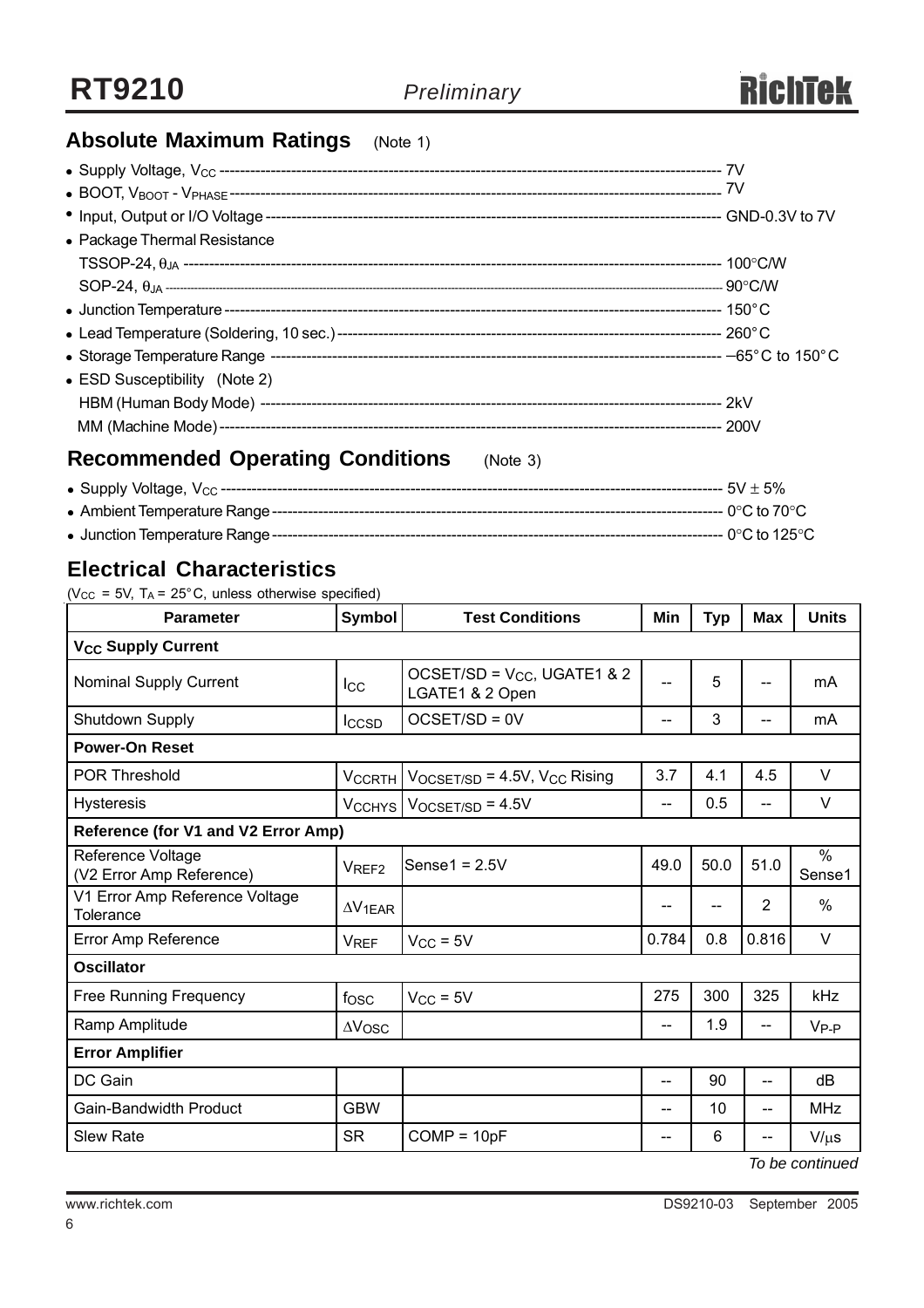**RichTek** 

# *Preliminary* **RT9210**

|                                        | <b>Parameter</b>                       | <b>Symbol</b>               | <b>Test Conditions</b>                                | Min                      | <b>Typ</b>              | <b>Max</b>               | <b>Units</b>  |  |
|----------------------------------------|----------------------------------------|-----------------------------|-------------------------------------------------------|--------------------------|-------------------------|--------------------------|---------------|--|
| <b>Window Regulator</b>                |                                        |                             |                                                       |                          |                         |                          |               |  |
| <b>Load Current</b>                    |                                        | <b>ILOAD</b>                |                                                       | $\overline{\phantom{a}}$ | ±10                     |                          | mA            |  |
| Output Voltage Error                   |                                        | <b>AVOUT</b>                | $V2$ <sub>_</sub> SD = $V_{CC}$ ,<br>±10mA load on V2 | --                       | ±7                      |                          | %             |  |
|                                        | <b>PWM Controller Gate Drivers</b>     |                             |                                                       |                          |                         |                          |               |  |
|                                        | Upper Gate Source (UGATE1 and 2)       | RUGATE                      | $BOOT = 10V$<br>$BOOT - V_{UGATE} = 1V$               | --                       | $\overline{7}$          | $-$                      | Ω             |  |
|                                        | Upper Gate Sink (UGATE1 and 2)         | <b>RUGATE</b>               | $V_{UGATE} = 1V$                                      | $-$                      | 5                       | $\overline{\phantom{a}}$ | Ω             |  |
|                                        | Lower Gate Source (LGATE1 and 2)       | RLGATE                      | $V_{CC} - V_{LGATE} = 1V$                             | $-$                      | $\overline{\mathbf{4}}$ | $\overline{a}$           | Ω             |  |
|                                        | Lower Gate Sink (LGATE1 and 2)         | RLGATE                      | $V_{LGATE} = 1V$                                      | $-$                      | $\overline{2}$          | $-$                      | Ω             |  |
|                                        | Upper Gate Rising Time (UGATE1 and 2)  | TR UGATE                    | $C_{Load} = 3.3nF$                                    | --                       | 70                      | --                       | ns            |  |
|                                        | Upper Gate Falling Time (UGATE1 and 2) | TF UGATE                    | $C_{Load} = 3.3nF$                                    | --                       | 50                      | $-$                      | ns            |  |
|                                        | Lower Gate Rising Time (LGATE1 and 2)  | TR LGATE                    | $C_{Load} = 3.3nF$                                    | $-$                      | 50                      | -−                       | ns            |  |
| Lower Gate Falling Time (LGATE1 and 2) |                                        | T <sub>F LGATE</sub>        | $C_{Load} = 3.3nF$                                    | --                       | 32                      | $\overline{\phantom{m}}$ | ns            |  |
| Dead Time                              |                                        | <b>T</b> <sub>D</sub> T     |                                                       | --                       | --                      | 100                      | ns            |  |
| <b>Protection</b>                      |                                        |                             |                                                       |                          |                         |                          |               |  |
| FB1 Over-Voltage Trip                  |                                        | $\Delta$ FB <sub>10VT</sub> | FB1 Rising                                            | 125                      | 137.5                   |                          | $\%$          |  |
| FB1 Under-Voltage Trip                 |                                        | $\Delta$ FB <sub>1UVT</sub> | FB1 Falling                                           | --                       | 62.5                    | 75                       | $\frac{0}{0}$ |  |
| <b>OCSET/SD Current Source</b>         |                                        | <b>locsET</b>               | $V_{OCSET/SD} = 4.5V$                                 | 34                       | 40                      | 46                       | μA            |  |
| <b>OCP Blocking Time</b>               |                                        |                             |                                                       | $-$                      | 320                     | 540                      | ns            |  |
| OCSET/SD                               | Logic-Low Voltage                      | $V_{IL}$                    | Shutdown                                              |                          | $-$                     | 0.2                      | V             |  |
|                                        | Logic-High Voltage                     | V <sub>IH</sub>             | Enable                                                | 2.0                      | --                      | $\overline{\phantom{a}}$ |               |  |
| Soft-Start Interval<br>$T_{SS}$        |                                        |                             |                                                       | --                       | 4                       | --                       | ms            |  |
| <b>Power Good</b>                      |                                        |                             |                                                       |                          |                         |                          |               |  |
| <b>Upper Threshold</b>                 |                                        | V <sub>PGOOD+</sub>         | FB1 & Sense2 Rising                                   | 110                      | 115                     | 120                      | $\%$          |  |
| Lower Threshold                        |                                        | V <sub>PGOOD</sub>          | FB1 & Sense2 Rising                                   | 80                       | 85                      | 90                       | $\frac{0}{0}$ |  |

**Note 1.** Stresses listed as the above "Absolute Maximum Ratings" may cause permanent damage to the device. These are for stress ratings. Functional operation of the device at these or any other conditions beyond those indicated in the operational sections of the specifications is not implied. Exposure to absolute maximum rating conditions for extended periods may remain possibility to affect device reliability.

- **Note 2.** Devices are ESD sensitive. Handling precaution recommended.
- **Note 3.** The device is not guaranteed to function outside its operating conditions.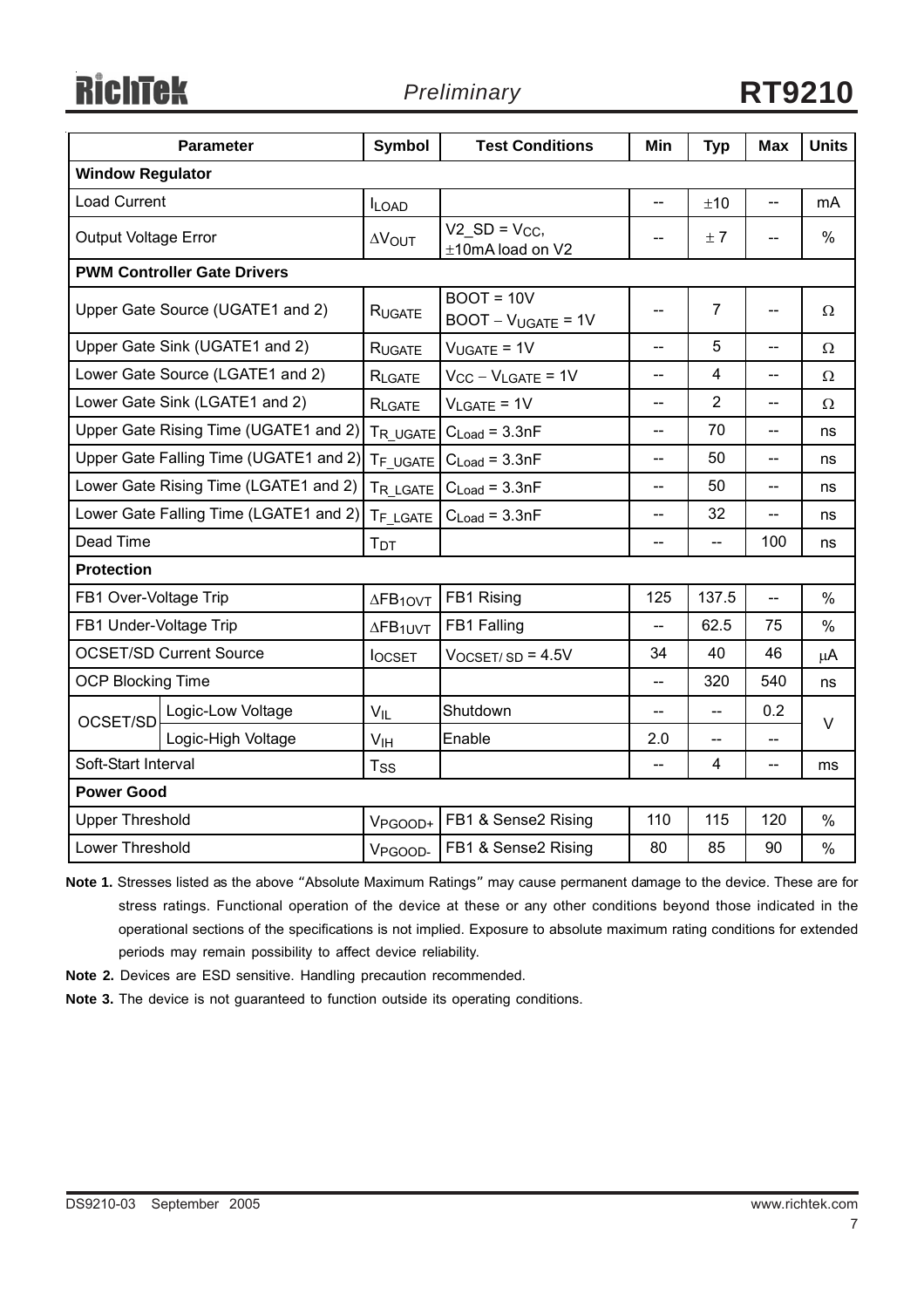# **Typical Operating Characteristics**











DS9210-03 September 2005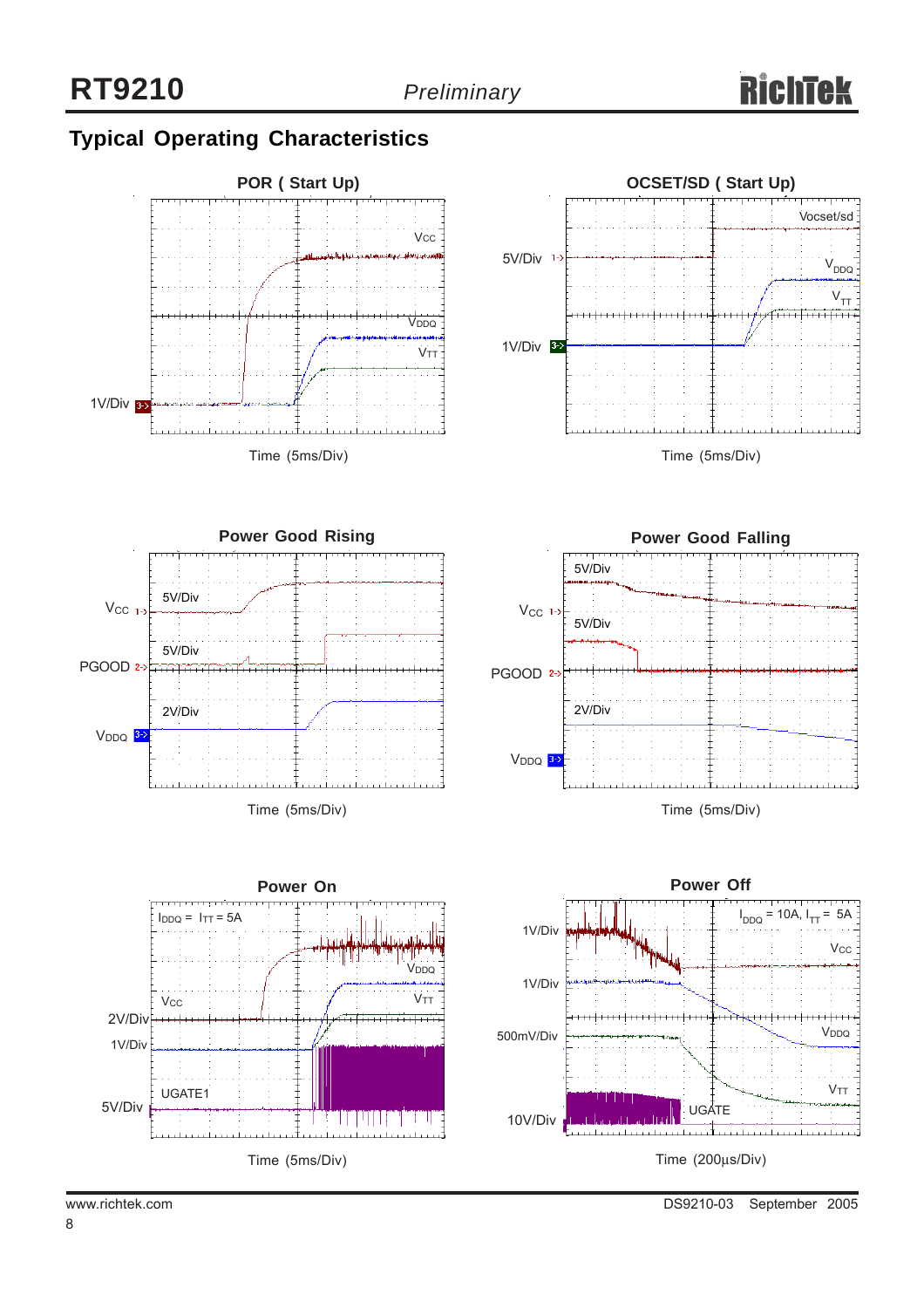# Richtek











Time (5μs/Div)

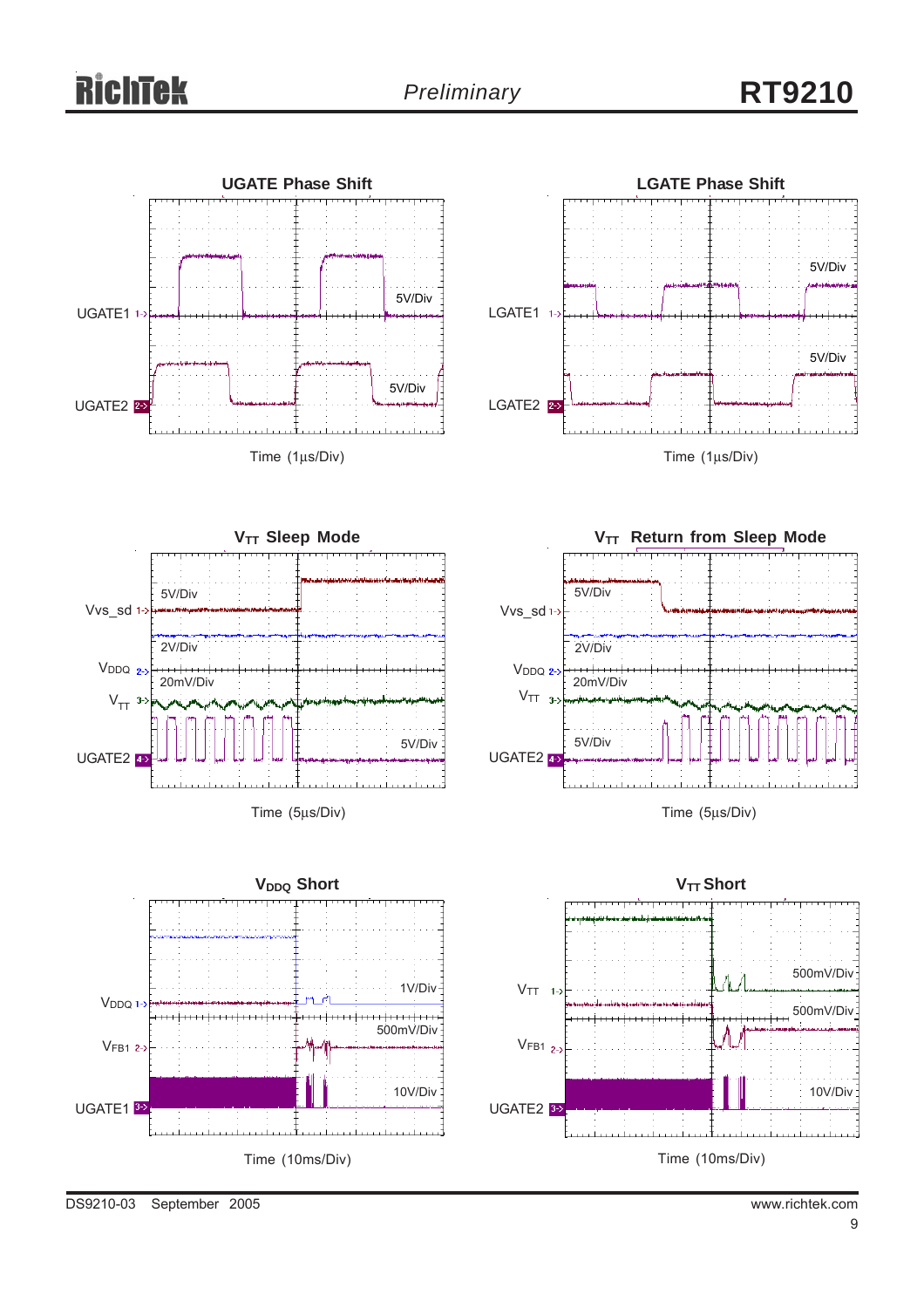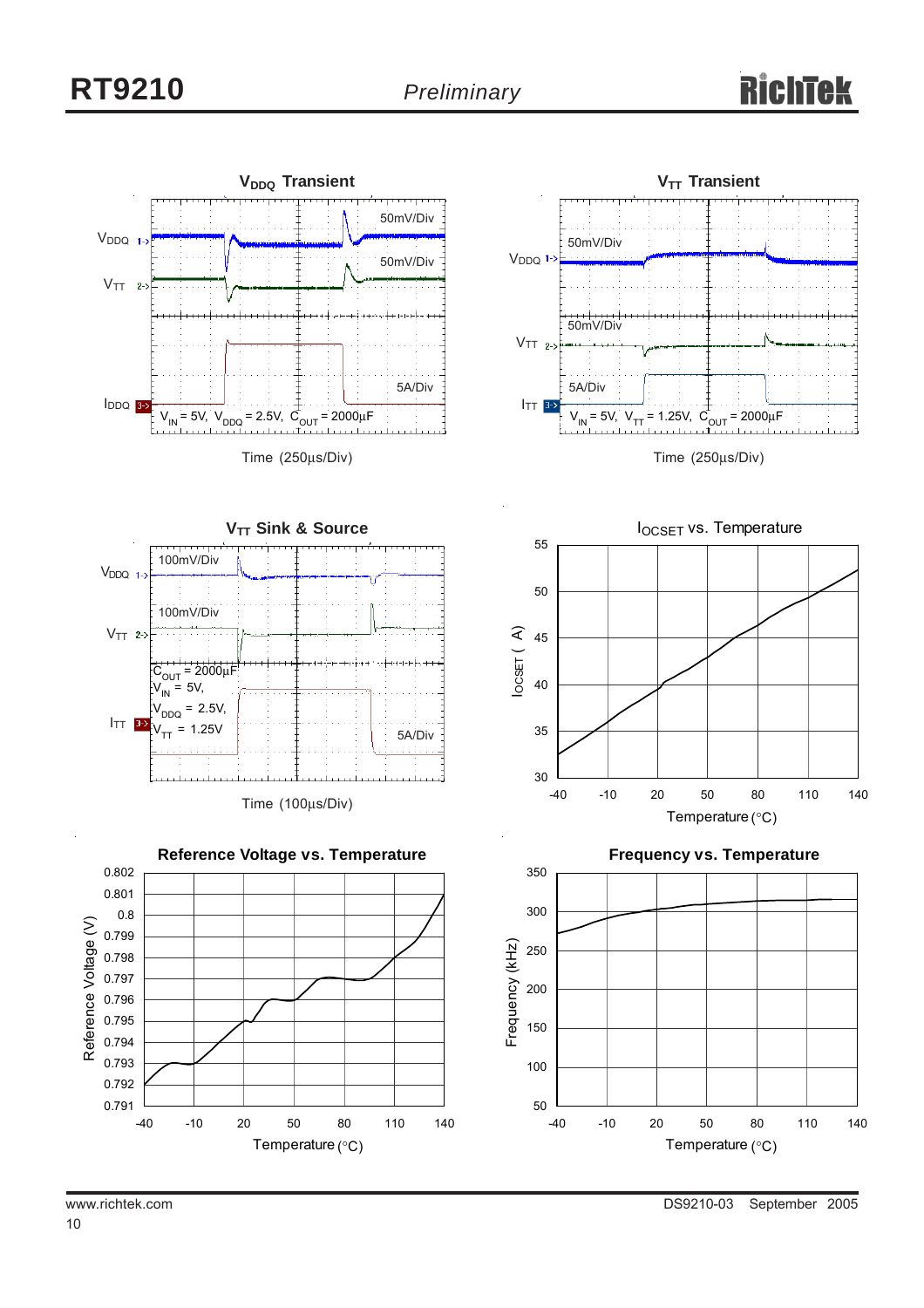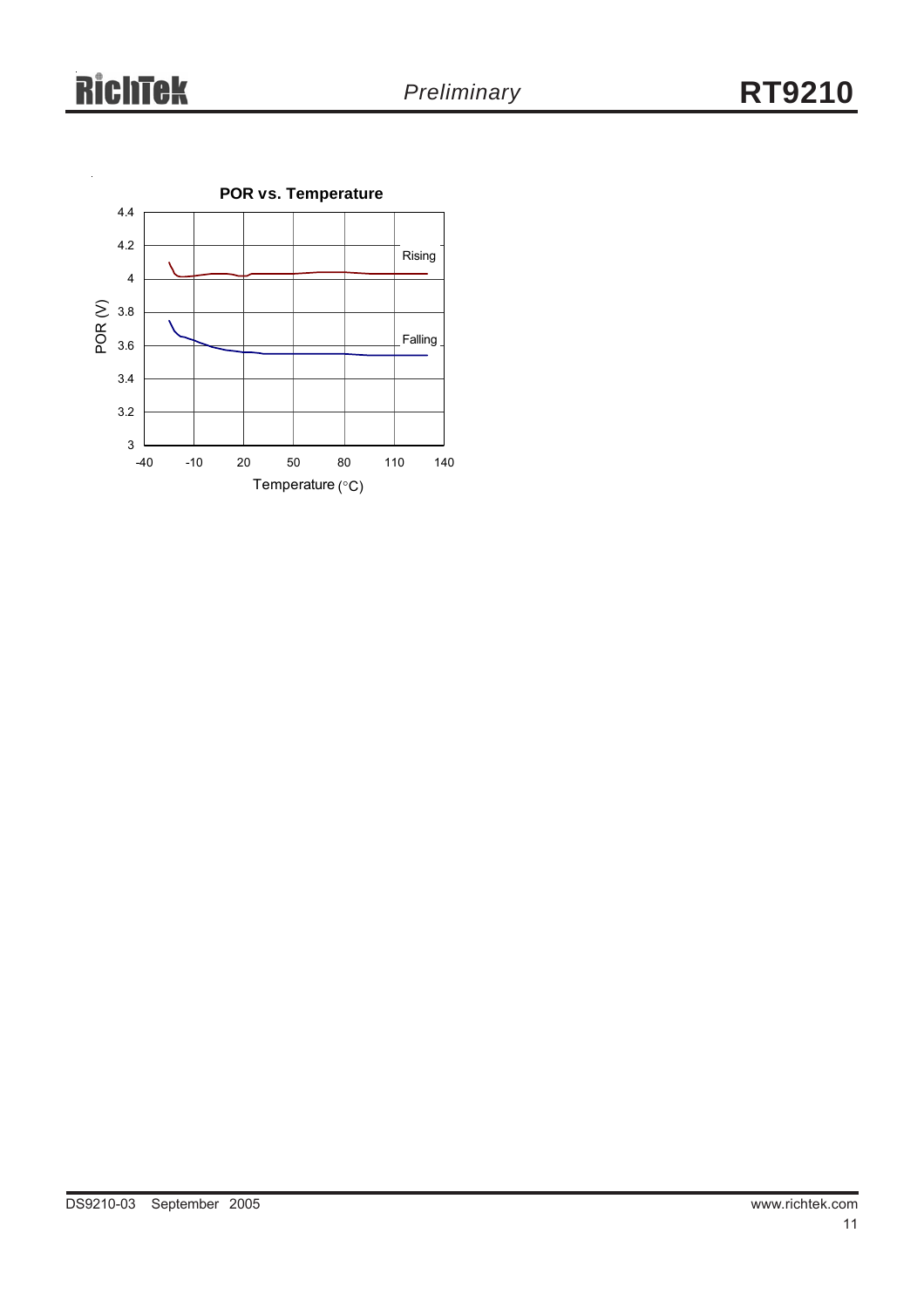# **Applications Information**

#### **Inductor**

The inductor is required to supply constant current to the output load. The inductor is selected to meet the output voltage ripple requirements and minimize the converter's response time to the load transient.

A larger value of inductance reduces ripple current and voltage. However, the larger value of inductance has a larger physical size, lower output capacitor and slower transient response time.

A good rule for determining the inductance is to allow the peak-to-peak ripple current in the inductor to be approximately 30% of the maximum output current. The inductance value can be calculated by the following equation:

**Where** 

$$
L = \frac{(V_{IN} - V_{OUT}) \times V_{OUT}}{V_{IN} \times F_s \times \Delta I_{OUT}}
$$

 $V_{IN}$  is the input voltage,

V<sub>OUT</sub> is the output voltage,

 $F<sub>S</sub>$  is the switching frequency,

 $\Delta I_{\text{OUT}}$  is the peak-to-peak inductor ripple current.

The inductance value determines the converter's ripple current and the ripple current. The ripple voltage is calculated by the following equation:

$$
\Delta I = \frac{(V_{IN} - V_{OUT}) \times V_{OUT}}{V_{IN} \times Fs \times L}
$$

Increasing the value of inductance reduces the ripple current and voltage. However, the large inductance value raise the converter's response time to a load transient.

One of the parameters limiting the converter's response to a load transient is the time required to change the inductor current. Given a sufficiently fast control loop design, the RT9210 will provide 0% to 100% duty cycle in response to a load transient.

The response time is the time required to slew the inductor current from an initial current value to the transient current level. The inductor limit input current slew rate during the load transient. Minimizing the transient response time can minimize the output capacitance required. The response time is different for application of load and removal of load to a transient. The following equations give the approximate response time for application and removal of a transient load:

$$
T_{\text{Rise}} = \frac{L \times \Delta l_{\text{OUT}}}{V_{\text{IN}} - V_{\text{OUT}}}
$$
\n
$$
T_{\text{Fall}} = \frac{L \times \Delta l_{\text{OUT}}}{V_{\text{OUT}}}
$$

**Where** 

 $T<sub>Rise</sub>$  is the response time to the application of load,

 $T<sub>Fall</sub>$  is the response time to the removal of load,

 $\Delta I_{\text{OUT}}$  is the transient load current step.

#### **Input Capacitor**

The input capacitor is required to supply the AC current to the Buck converter while maintaining the DC input voltage. The capacitor should be chosen to provide acceptable ripple on the input supply lines. Use a mix of input bypass capacitors to control the voltage overshoot across the MOSFETs. Use small ceramic capacitors for high frequency decoupling and bulk capacitors to supply the current. Place the small ceramic capacitors close to the MOSFETs and between the drain of Q1/Q3 and the source of Q2/Q4.

The key specifications for input capacitor are the voltage rating and the RMS current rating. For reliable operation, select the bulk capacitor with voltage and current ratings above the maximum input voltage and largest RMS current. The capacitor voltage rating should be at least 1.25 times greater than the maximum input voltage and voltage rating of 1.5 times is a conservative guideline. The RMS current rating for the input capacitor of a buck regulator should be greater than approximately 0.5 the DC load current.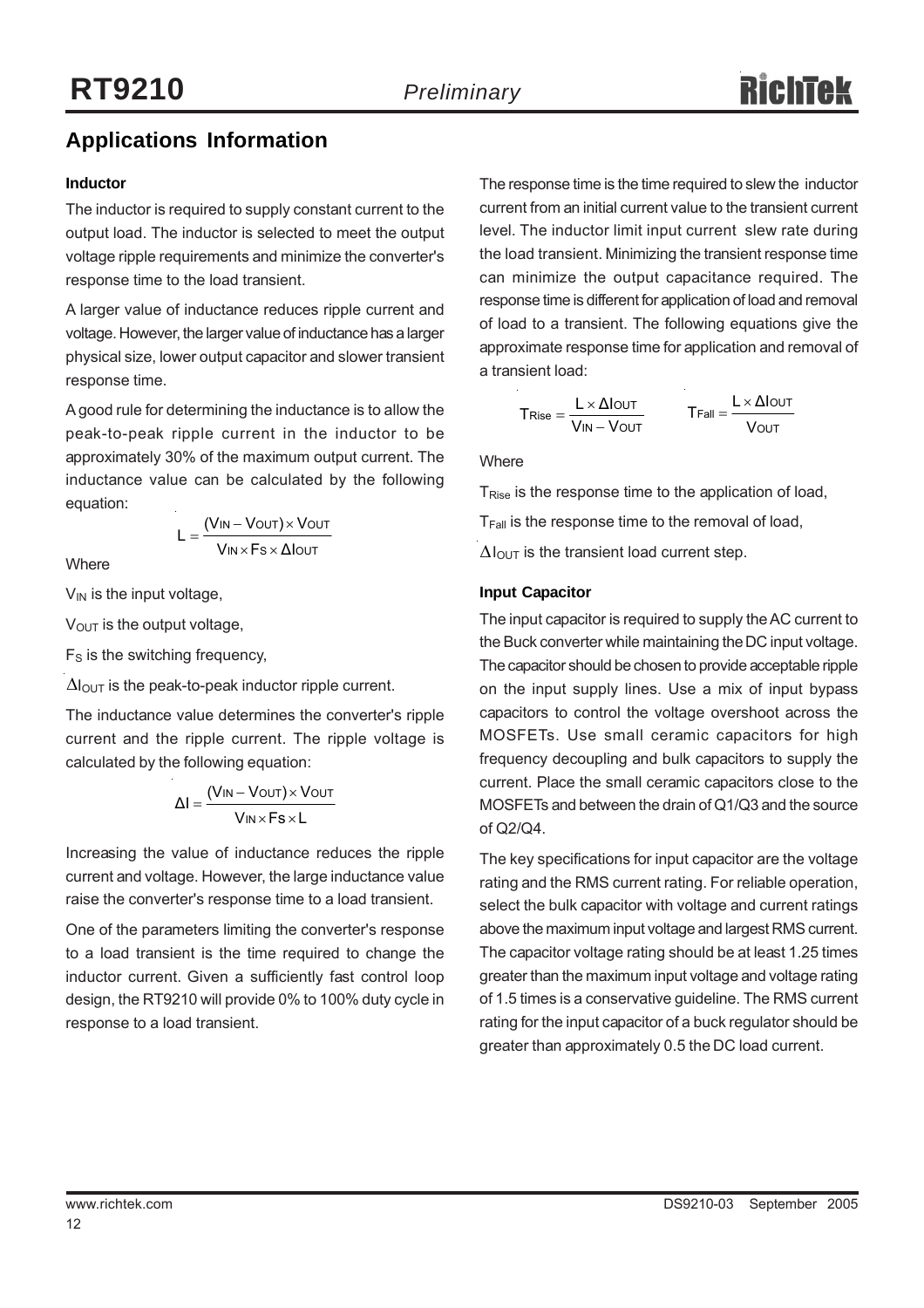# Richtek

#### **Output Capacitor**

The output capacitor is required to maintain the DC output voltage and supply the load transient current. The capacitor must be selected and placed carefully to yield optimal results and should be chosen to provide acceptable ripple on the output voltage.

The key specification for output capacitor is its ESR. Low ESR capacitors are preferred to keep the output voltage ripple low. The bulk capacitor's ESR will determine the output ripple voltage and the initial voltage drop after a high slew-rate transient. For transient response, a combination of low value, high frequency and bulk capacitors placed close to the load will be required. High frequency decoupling capacitors should be placed as close to the power pins of the load as possible. In most cases, multiple electrolytic capacitors of small case size perform better than a single large case capacitor.

The capacitor value must be high enough to absorb the inductor's ripple current. The output ripple is calculated as:

$$
\Delta V \text{out} = \Delta I \text{out} \times ESR
$$

Another concern is high ESR induced output voltage ripple may trigger UV or OV protections will cause IC shutdown.

#### **MOSFET**

The MOSFET should be selected to meet power transfer requirements is based on maximum drain-source voltage  $(V_{DS})$ , gate-source drive voltage  $(V_{GS})$ , maximum output current, minimum on-resistance  $(R_{DS(ON)})$  and thermal management.

In high-current applications, the MOSFET power dissipation, package selection and heatsink are the dominant design factors. The losses can be divided into conduction and switching losses.

Conduction losses are related to the on resistance of MOSFET, and increase with the load current. Switching losses occur on each ON/OFF transition. The conduction losses are the largest component of power dissipation for both the upper and the lower MOSFETs.

For the Buck converter the average inductor current is equal to the output load current. The conduction loss is defined as:

 $P_{CD}$  (high side switch) =  $I_0^2$ <sup>\*</sup>  $R_{DS(ON)}$ <sup>\*</sup> D

 $P_{CD}$  (low side switch) =  $I_0^2$ <sup>\*</sup>  $R_{DS(ON)}$ <sup>\*</sup> (1-D)

The switching loss is more difficult to calculate. The reason is the effect of the parasitic components and switching times during the switching procedures such as turn-on / turn-off delays and rise and fall times. With a linear approximation, the switching loss can be expressed as:

 $P_{SW} = 0.5 * V_{DS(OFF)} * I_0 * (T_{Rise} + T_{Fall}) * F$ 

**Where** 

 $V_{DS(OFF)}$  is drain to source voltage at off time,

TRise is rise time,

 $T_{Fall}$  is fall time,

F is switching frequency.

The total power dissipation in the switching MOSFET can be calculate as:

 $P$ High Side Switch  $=$ 

 $I_0^2$ \* R<sub>DS(ON)</sub>\* D + 0.5 \* V<sub>DS(OFF)</sub>\*  $I_0^*$  (T<sub>Rise</sub> + T<sub>Fall</sub>)\* F

 $P_{Low \, Side \, Switch} = I_0^{2*} R_{DS(ON)} * (1-D)$ 

In RT9210, the VDDQ only sources current but the  $V_{TT}$ can sink and source current. When sourcing current, the upper MOSFET supports most of the switching losses. On the contrary, the lower MOSFET supports most of the switching losses when  $V_{TT}$  is sinking.

#### **Losses while Sourcing Current**

 $P$ High Side Switch =  $I_0^2$ \*  $R_{DS(ON)}$ \* D + 0.5 \*  $V_{DS(OFF)}$ \*  $I_0$ \* (T $R$ ise  $+$  T<sub>Eall</sub>)\* F

 $P_{Low Side Switch} = I_0^2 * R_{DS(ON)} * (1-D)$ 

#### **Losses while Sinking Current**

 $P_{High Side} = I<sub>O</sub><sup>2</sup> * R<sub>DS(ON)</sub> * D$ 

 $P_{Low \, Side} = I_0^{2*} R_{DS(ON)}^{*} (1-D) + 0.5 * V_{DS(OFF)}^{*} I_0^{*} (T_{Rise} +$ TFall)\* F

For input voltages of 3.3V and 5V, conduction losses often dominate switching losses. Therefore, lowering the  $R_{DS(ON)}$ of the MOSFETs always improves efficiency.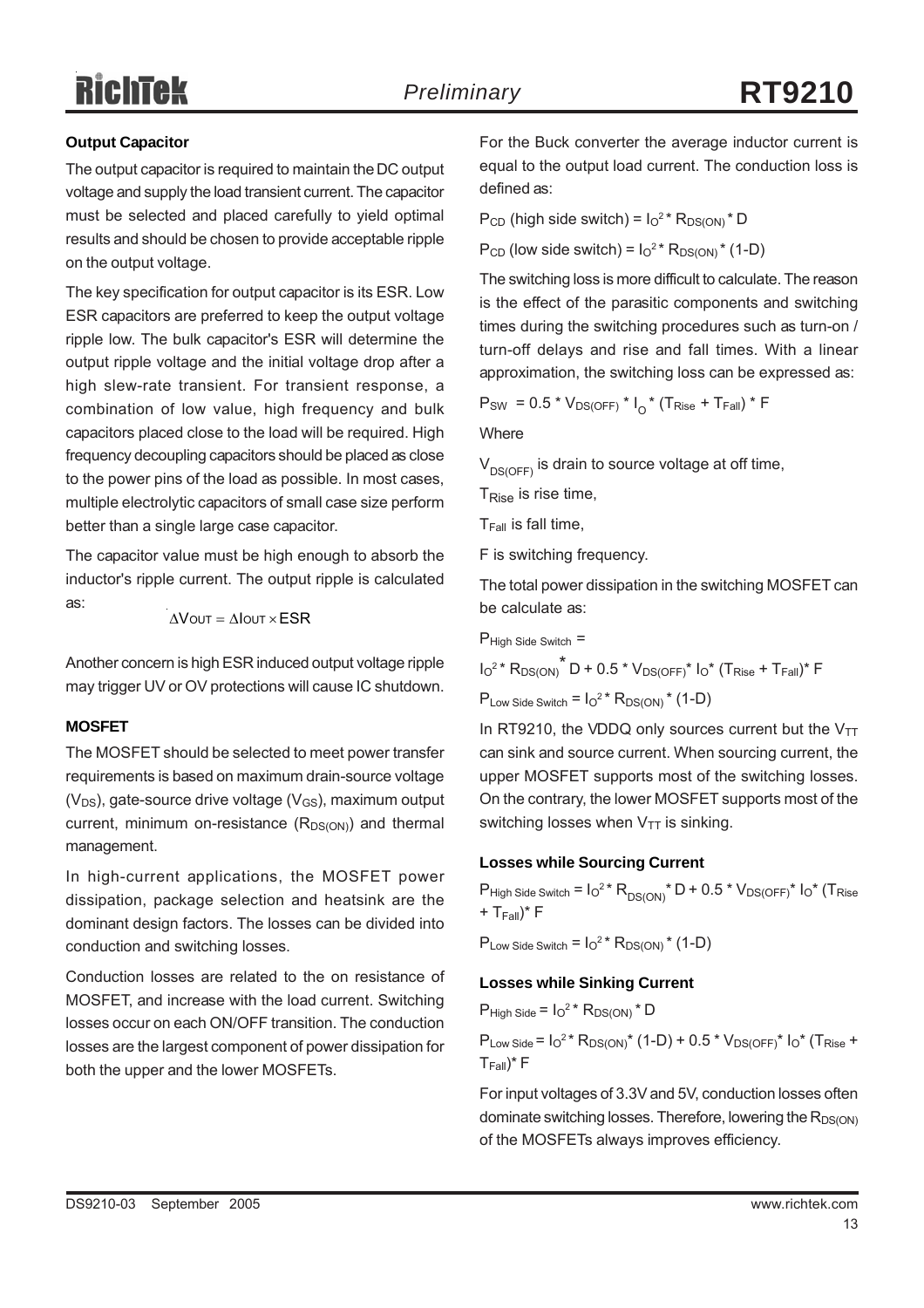#### **Feedback Compensation**

The RT9210 is a voltage mode controller; the control loop is a single voltage feedback path including an error amplifier and PWM comparator as Figure 1 shows. In order to achieve fast transient response and accurate output regulation, a adequate compensator design is necessary. The goal of the compensation network is to provide adequate phase margin (greater than 45 degrees) and the highest 0dB crossing frequency. And to manipulate loop frequency response that its gain crosses over 0dB at a slope of -20dB/dec.





#### **Modulator Frequency Equations**

The modulator transfer function is the small-signal transfer function of  $V_{\text{OUT}}/V_{\text{E/A}}$ . This transfer function is dominated by a DC gain and the output filter ( $L<sub>O</sub>$  and  $C<sub>O</sub>$ ), with a double pole

frequency at  $F_{LC}$  and a zero at  $F_{ESR}$ . The DC gain of the modulator is the input voltage  $(V_{\text{IN}})$  divided by the peakto-peak oscillator voltage V<sub>RAMP</sub>.

The first step is to calculate the complex conjugate poles contributed by the LC output filter.

The output LC filter introduces a double pole,−40dB/ decade gain slope above its corner resonant frequency, and a total phase lag of 180 degrees. The Resonant frequency of the LC filter expressed as follows:

$$
F_{P(LC)} = \frac{1}{2\pi \times \sqrt{L_0 \times C_0}}
$$

The next step of compensation design is to calculate the ESR zero. The ESR zero is contributed by the ESR associated with the output capacitance. Note that this requires that the output capacitor should have enough ESR to satisfy stability requirements. The ESR zero of the output capacitor expressed as follows:

$$
F_{Z(ESR)} = \frac{1}{2\pi \times C_0 \times ESR}
$$

#### **Compensation Frequency Equations**

The compensation network consists of the error amplifier and the impedance networks  $Z_c$  and  $Z_F$  as Figure 2 shows.





$$
F_{P1} = 0
$$
\n
$$
F_{Z1} = \frac{1}{2\pi \times R_2 \times C_2}
$$
\n
$$
F_{P1} = \frac{1}{2\pi \times R_2(C_1//C_2)}
$$

Figure 3 shows the DC-DC converter's gain vs. frequency. The compensation gain uses external impedance networks  $Z_c$  and  $Z_F$  to provide a stable, high bandwidth loop.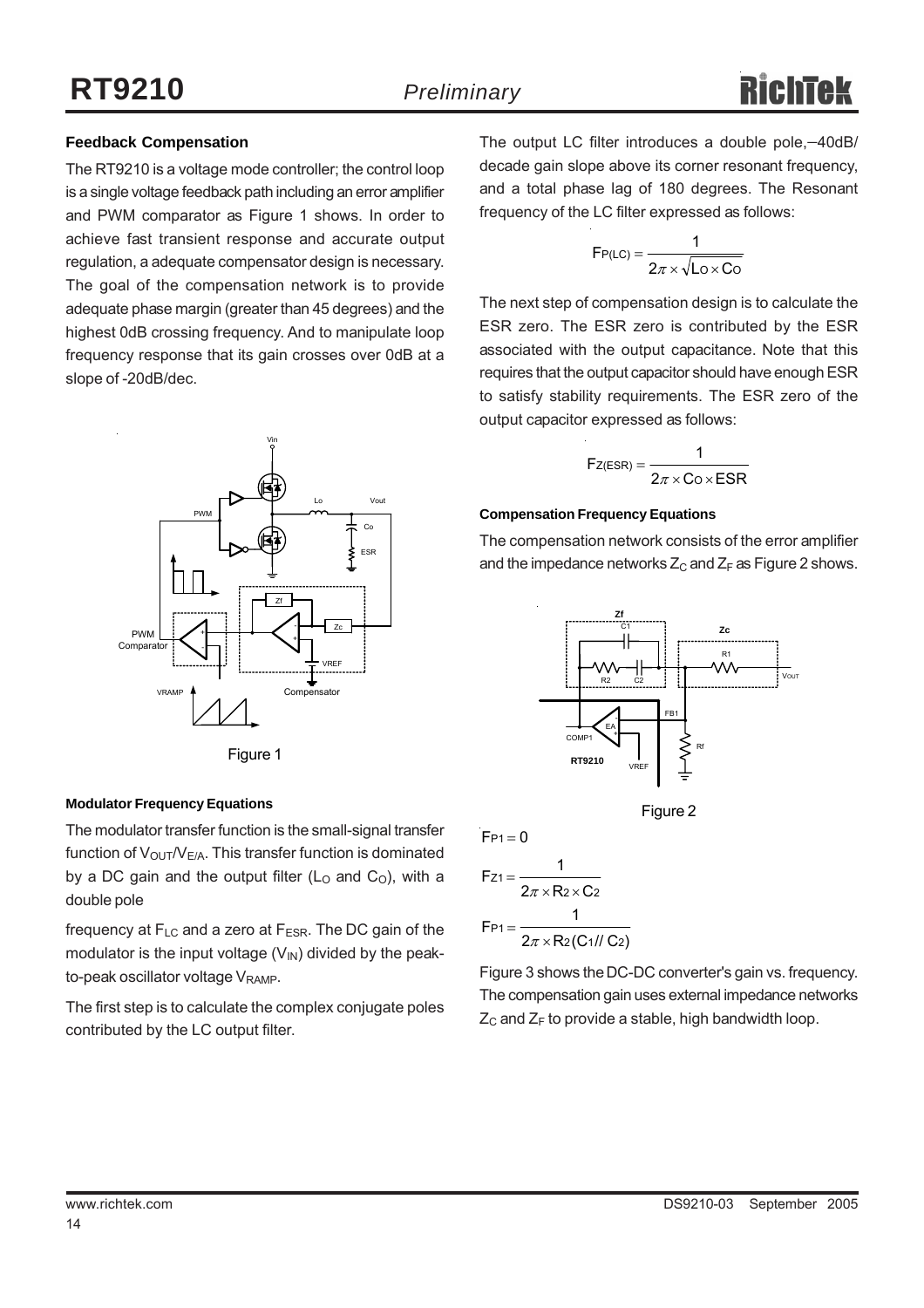High crossover frequency is desirable for fast transient response, but often jeopardize the system stability. In order to cancel one of the LC filter poles, place the zero before the LC filter resonant frequency. In the experience, place the zero at 75% LC filter resonant frequency.Crossover frequency should be higher than the ESR zero but less than 1/5 of the switching frequency.

The second pole be place at half the switching frequency.



#### **Layout Consideration**

The layout is very important when designing high frequency switching converters. Layout will affect noise pickup and can cause a good design to perform with less than expected results.

1. Even though double-sided PCB is usually sufficient for a good layout, four-layer PCB is the optimum approach to reducing the noise. Use the two internal layers as the power and GND planes, the top layer for power connections with wide, copper filled areas, and the bottom layer for the noise sensitive traces.

2. There are two sets of critical components in a DC-DC converter. The switching components are the most critical because they switch large amounts of energy, and therefore tend to generate large amounts of noise. The others are the small signal components that connect to sensitive nodes or supply critical bypass current and signal coupling. Make all critical component ground connections with vias to GND plane.

3. Use fewer, but larger output capacitors, keep the capacitors clustered, and use multiple layer traces with heavy copper to keep the parasitic resistance low. Place the output capacitors as close to the load as possible.

4. The inductor, output capacitor and the MOSFET should be as close to each other as possible. This helps to reduce the EMI radiated.

5. Place the switching MOSFET as close to the input capacitors as possible. The MOSFET gate traces to the IC must be as short, straight, and wide as possible. Use copper filled polygons on the top and bottom layers for the PHASE nodes.

6. Place the  $C_{\text{BOOT}}$  as close as possible to the BOOT and PHASE pins.

7. The feedback part of the system should be kept away from the inductor and other noise sources, and be placed close to the IC. Connect to the GND pin with a single trace, and connect this local GND trace to the output capacitor GND.

8. Minimize the leakage current paths on the OCSET/SD pin and locate the resistor as close to the OCSET/SD pin as possible because the internal current source isonly 40μA.

9. In multilayer PCB, use one layer as ground plane and have a control circuit ground (analog ground), to which all signals are referenced. The goal is to localize the high current path to a separate loop that does not interfere with the more sensitive analog control function. These two grounds must be connected together on the PC board layout at a single point.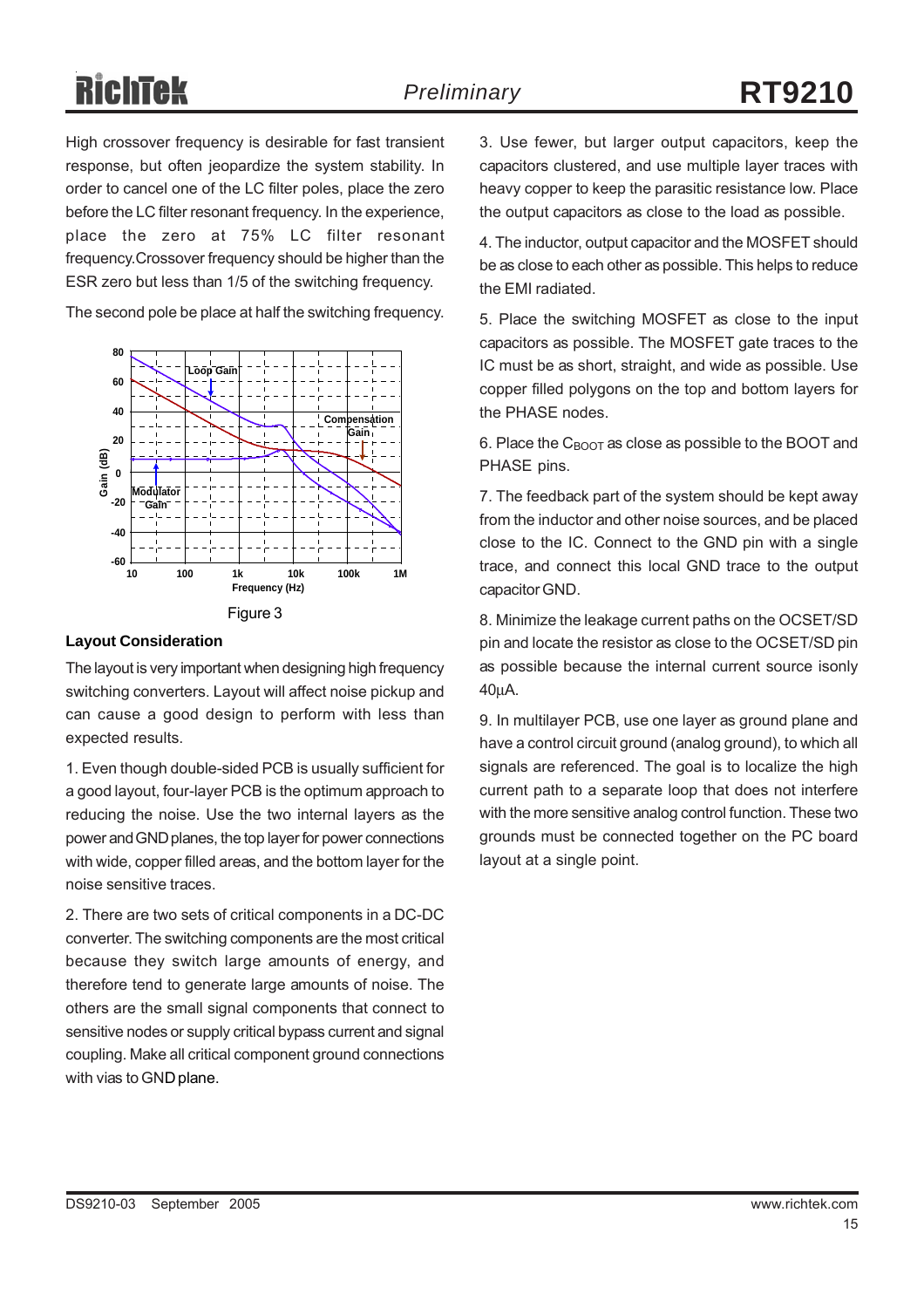# **Outline Dimension**



|                |       | <b>Dimensions In Millimeters</b> | <b>Dimensions In Inches</b> |            |  |
|----------------|-------|----------------------------------|-----------------------------|------------|--|
| <b>Symbol</b>  | Min   | <b>Max</b>                       | Min                         | <b>Max</b> |  |
| A              | 0.850 | 1.200                            | 0.033                       | 0.047      |  |
| A <sub>1</sub> | 0.050 | 0.150                            | 0.002                       | 0.006      |  |
| A2             | 0.800 | 1.050                            | 0.031                       | 0.041      |  |
| b              | 0.190 | 0.300                            | 0.007                       | 0.012      |  |
| D              | 7.700 | 7.900                            | 0.303                       | 0.311      |  |
| e              | 0.650 |                                  | 0.026                       |            |  |
| Е              | 6.300 | 6.500<br>0.248                   |                             | 0.256      |  |
| E1             | 4.300 | 0.169<br>4.500                   |                             | 0.177      |  |
|                | 0.450 | 0.750                            | 0.018                       | 0.030      |  |

**24-Lead TSSOP Plastic Package**